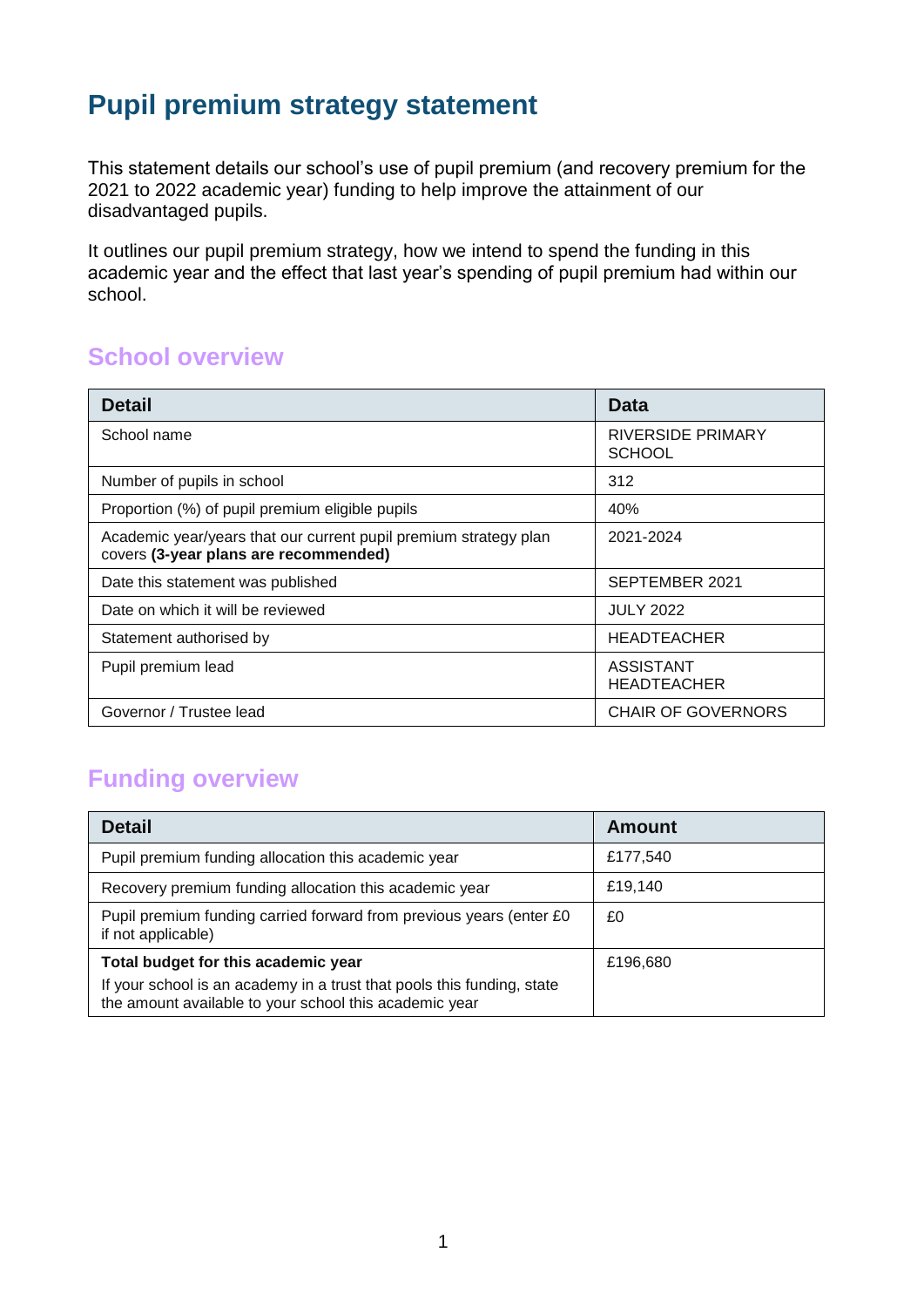# **Part A: Pupil premium strategy plan**

### **Statement of intent**

*We are committed to policies and practices that promote equity for all children; everyone will have the opportunity to achieve their full potential. We aim to educate within the boundaries of curriculum requirements whilst providing a learning environment that fosters talent and develops our children into knowledgeable, thoughtful members of society. In order to achieve this goal, forthcoming priorities will enhance the curriculum through the development of enrichment, integration and personal, social and emotional development. Our priorities have one principal shared outcome – to impact positively on the life of every pupil and enhance the quality of their educational experience.*

## **Challenges**

This details the key challenges to achievement that we have identified among our disadvantaged pupils.

| Challenge | <b>Detail of challenge</b>                |
|-----------|-------------------------------------------|
|           | Post pandemic emotional and mental health |
|           | Financial uncertainties for families      |
|           | Language constraints                      |
|           | School attendance                         |

### **Intended outcomes**

This explains the outcomes we are aiming for **by the end of our current strategy plan**, and how we will measure whether they have been achieved.

| Intended outcome                                    | <b>Success criteria</b>                                                                        |
|-----------------------------------------------------|------------------------------------------------------------------------------------------------|
| <b>Extended access to learning</b><br>opportunities | Every child to own their own laptop with access to high<br>quality programs                    |
| Extended access to learning<br>opportunities        | Small(er) group work; increased adult attention/input                                          |
| Increased parental engagement                       | Interpreters at parents' meetings                                                              |
| Self-confidence/esteem developed                    | Every child to wear school uniform without financial burden                                    |
| Readily available support                           | Emotional/mental health advice and support available in-<br>school with decreased waiting time |
| Readily available support                           | Speech and Language therapy available in-school                                                |
| Recovery programme                                  | Time missed (through isolation) not a barrier to learning                                      |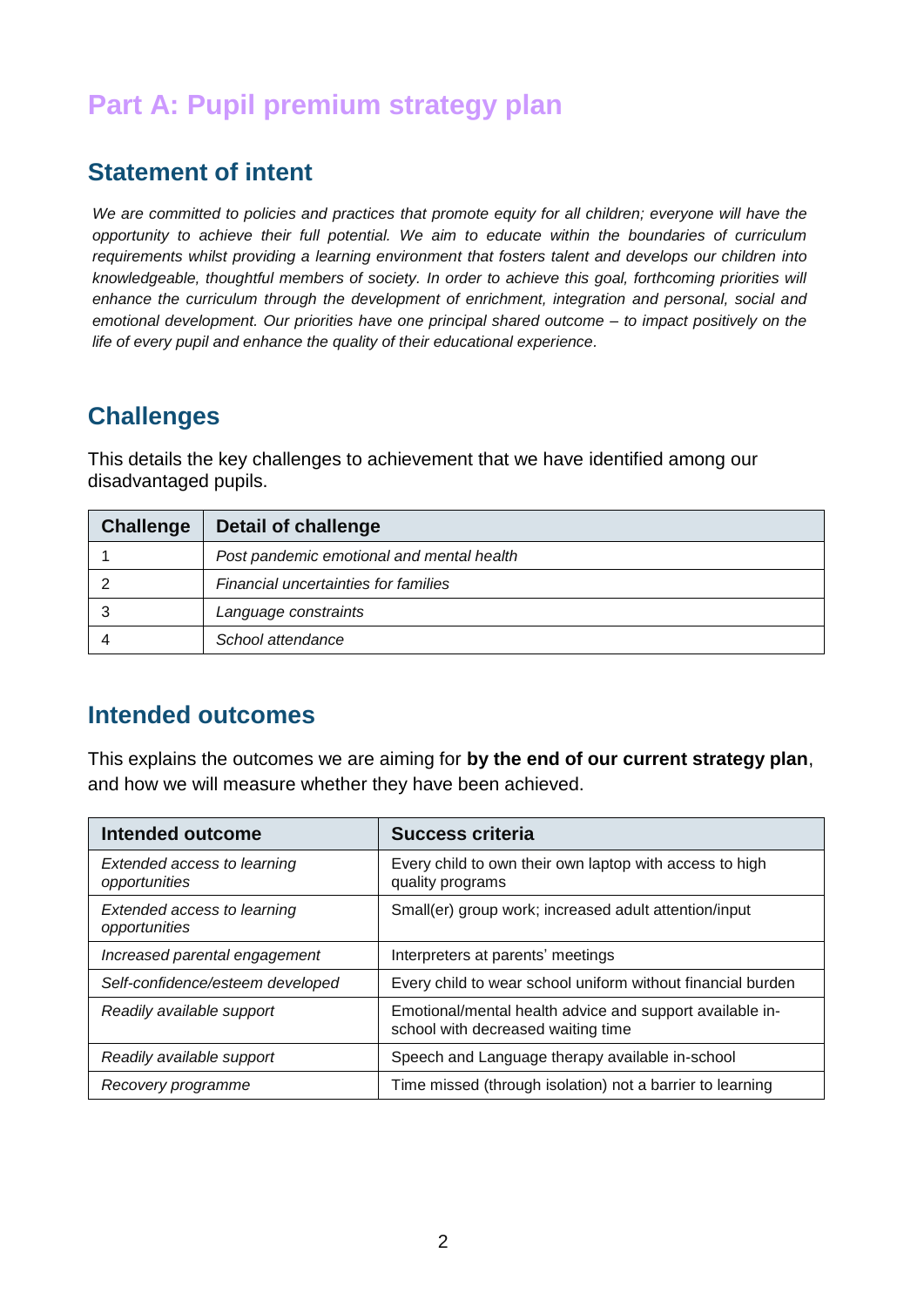# **Activity in this academic year**

This details how we intend to spend our pupil premium (and recovery premium funding) **this academic year** to address the challenges listed above.

### **Targeted academic support**

Budgeted cost**: £112,123**

| <b>Activity</b>                            | Evidence that supports this approach                                                                                                                                                                                                                                            | <b>Challenge</b><br>number(s)<br>addressed |
|--------------------------------------------|---------------------------------------------------------------------------------------------------------------------------------------------------------------------------------------------------------------------------------------------------------------------------------|--------------------------------------------|
| Teacher/TA led<br>intervention groups      | Learning in small-group contexts enhances pupils' overall<br>learning experiences in several ways such as developing<br>skills in critical thinking, problem-solving, communication, in-<br>terpersonal relations, teamwork, team leadership and life-<br>long learning skills. | 4                                          |
| Provide a laptop for<br>every pupil (N-Y6) | Main barrier to learning when pupils not in school is access<br>to ICT equipment and related programs.                                                                                                                                                                          | 4                                          |

#### **Wider strategies**

#### Budgeted cost: **£84,557**

| <b>Activity</b>                                                                                                     | Evidence that supports this approach                                                                                                                                                                                                                                                             | <b>Challenge</b><br>number(s)<br>addressed |
|---------------------------------------------------------------------------------------------------------------------|--------------------------------------------------------------------------------------------------------------------------------------------------------------------------------------------------------------------------------------------------------------------------------------------------|--------------------------------------------|
| Interpreters available<br>during parents'<br>meetings                                                               | Parents and carers from non-English speaking<br>backgrounds can understand key information about their<br>child's education and support learning.                                                                                                                                                | 3                                          |
| Provide school<br>uniform for all pupils                                                                            | School uniform should not be so expensive as to leave<br>pupils or their families feeling stressed due to the cost of<br>the uniform or undervalued as a member of the school<br>community.                                                                                                      | 2,4                                        |
| Speech and<br>Language support<br>available regularly                                                               | Speech and Language therapy helps treat children with<br>communication challenges, both in how they speak and how<br>they understand communication and also supports oral<br>motor concerns, such as chewing and swallowing, as well<br>as articulation, auditory processing and social skills.  | 1,3,4                                      |
| Place2Be active in<br>school                                                                                        | Place2Be enables pupils to have the support they need to<br>build lifelong coping skills and thrive. They work closely with<br>the school's mental first aiders.                                                                                                                                 | 1                                          |
| Enable school trips to<br>enhance the<br>curriculum and<br>support personal,<br>social and emotional<br>development | School trips give pupils the chance to experience cultures,<br>respect differences, and develop new friendships with their<br>peers and thus broaden their horizons and knowledge. They<br>are a strong way to consolidate learning and directly relate<br>learning in school to the real world. | 1,4                                        |

# **Total budgeted cost: £196,680**